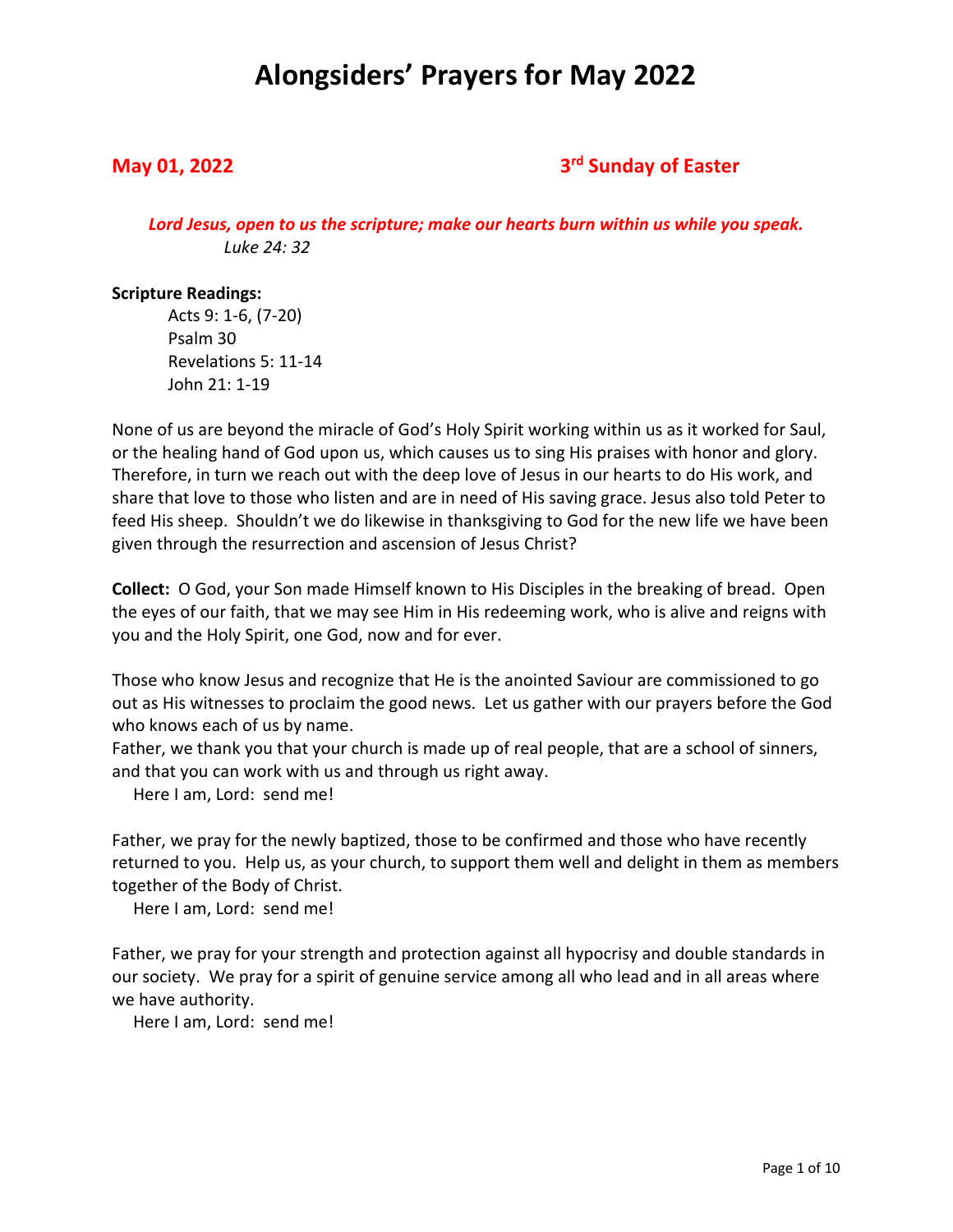Father, we pray you will make our homes and our relationships places where people know by the way we look at them and treat them that they are valued, cherished and respected for who they are.

Here I am, Lord: send me!

Father, as we call to mind all who have learned to regard themselves with contempt, draw near to them and whisper their true name, so that they discern the truth of your love and respect for them. Use our lives to affirm one another.

Here I am, Lord: send me!

We pray for the dying and those who have recently died, commending them to the joy and safe keeping of your love. Merciful Father, accept these prayers for the sake of your Son, our Saviour Jesus Christ. Amen.

**The Lord's Prayer**

**The Grace**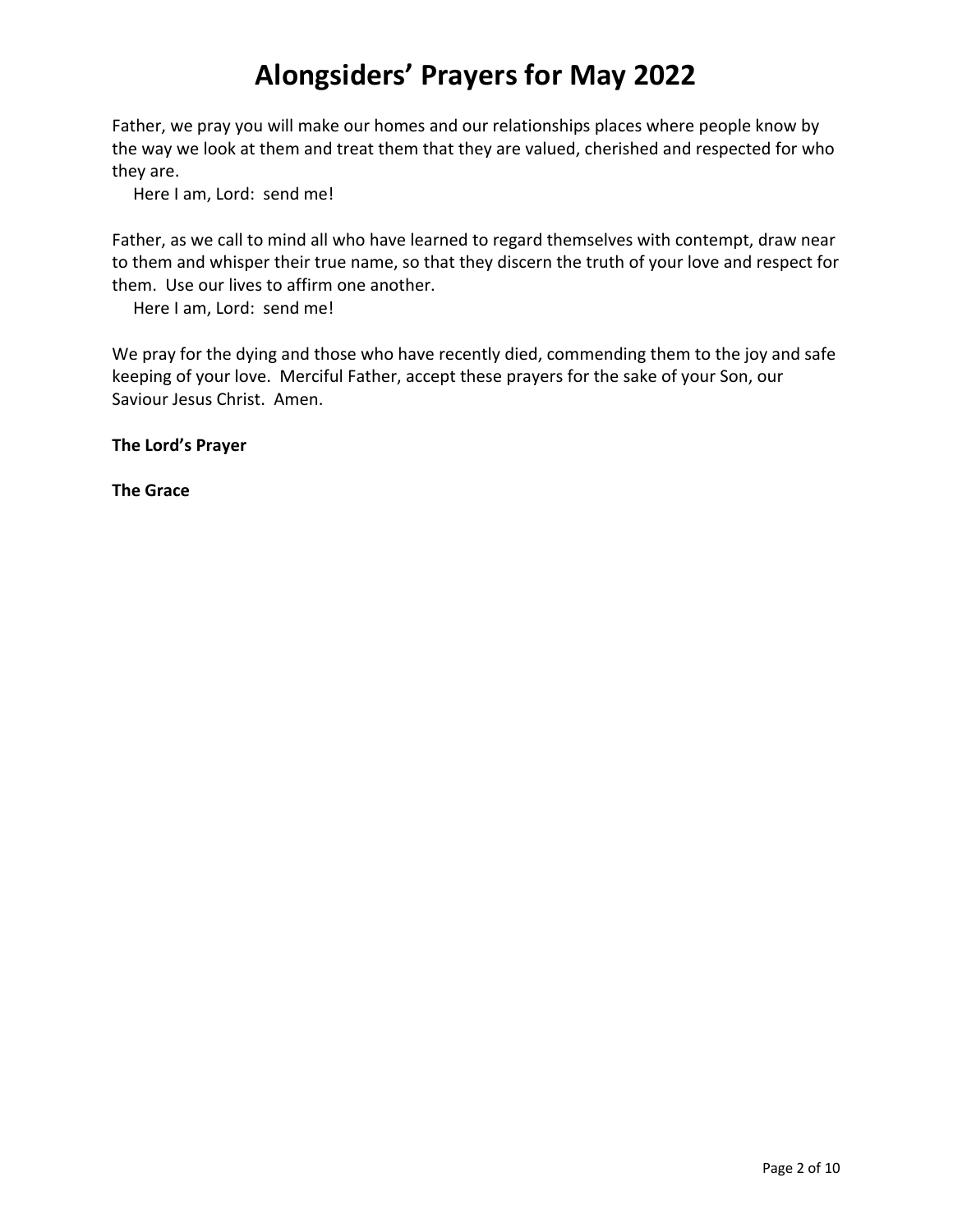**May 8, 2022 4th Sunday of Easter Mother's Day**

*I am the good shepherd says the Lord: I know my own and my own know me. John 10: 14*

### **Scripture Readings:**

Acts 9: 36-43 Psalm 23 Revelations 7: 9-17 John 10: 22-30

With the Lord our Shepherd, we have everything we need to lead a fulfilling life. He instills in us faith without fear. He restores, guides, anoints and comforts us. We belong to Him eternally. We are His sheep. We hear His voice and we follow. He gifts us with eternal life that no one can take from us. Be encouraged by His comforting words of truth to guide us day by day. When the Jews in Jerusalem asked Jesus if He were the Christ, He directs their question to look at His life in action and see for themselves. He affirms that He and the Father are one.

**Collect:** O God of peace, who brought again from the dead our Lord Jesus Christ, that great shepherd of the sheep, by the blood of the eternal covenant, make us perfect in every good work to do your will, and work in us that which is well-pleasing in your sight; through Jesus Christ our Lord.

As members together of the Body of Christ, let us pray to the true and living God.

We pray for the nurture of each member of the church; for the newly baptized and confirmed and for all in ordained and lay ministry, that our love for one another may show as we work for the coming of the Kingdom.

Direct our hearts, O Lord: to love you more and more.

We pray for the gift of discernment, so that we recognize God's presence and reverence His face in the faces of those we meet.

Direct our hearts, O Lord: to love you more and more.

We hold before you Elizabeth our Queen, all the Royal family and all those who govern our country and make its laws that we may act responsibly and with compassion, attentive to real needs and good values.

Direct our hearts, O Lord: to love you more and more.

We pray for our homes, especially those filled with suspicion and envy, and ask for healing of old hurts, together with hope and perseverance as people set out on paths of reconciliation.

Direct our hearts, O Lord: to love you more and more.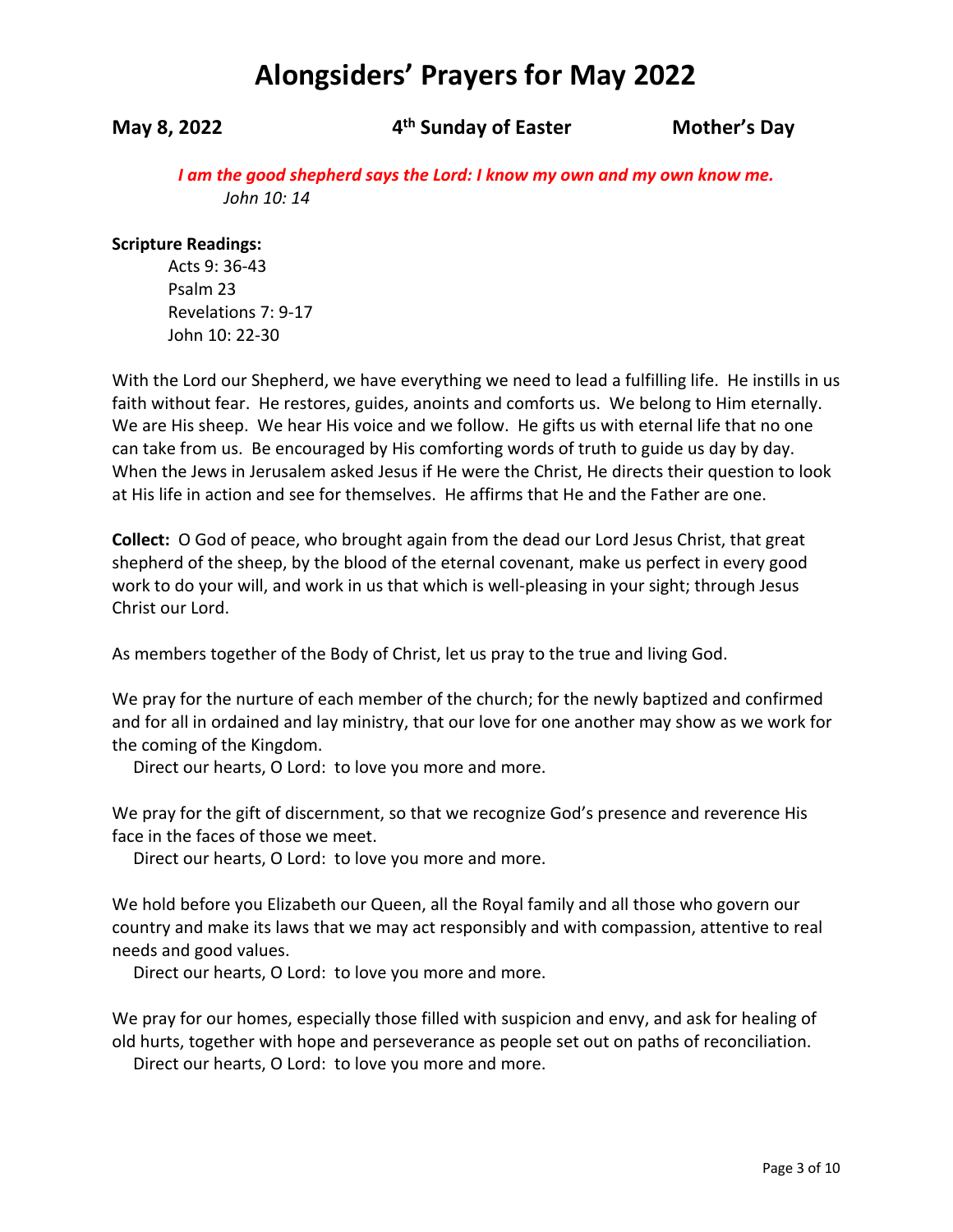We pray for those whose capacity for trust and love has been damaged by other people's sin. We long for your healing so that all who are imprisoned by their past may walk freely into your future.

Direct our hearts, O Lord: to love you more and more.

We pray for those who have recently passed through death, that you will judge them with mercy, so that, made whole in your love, they may know the joy of your eternity.

Direct our hearts, O Lord: to love you more and more.

We give you thanks and praise for the salvation and restoration that is now possible for us through Christ's victory over death. Merciful Father, accept these prayers for the sake of your Son, our Saviour Jesus Christ. Amen

### **The Lord's Prayer**

### **The Grace**



*Mary said, "My heart praises the Lord; my soul is glad because of God my Savior, for He has remembered me, His lowly servant! From now on all people will call me blessed because of the great things the Mighty God has done for me. His name is Holy Luke 1: 46-49*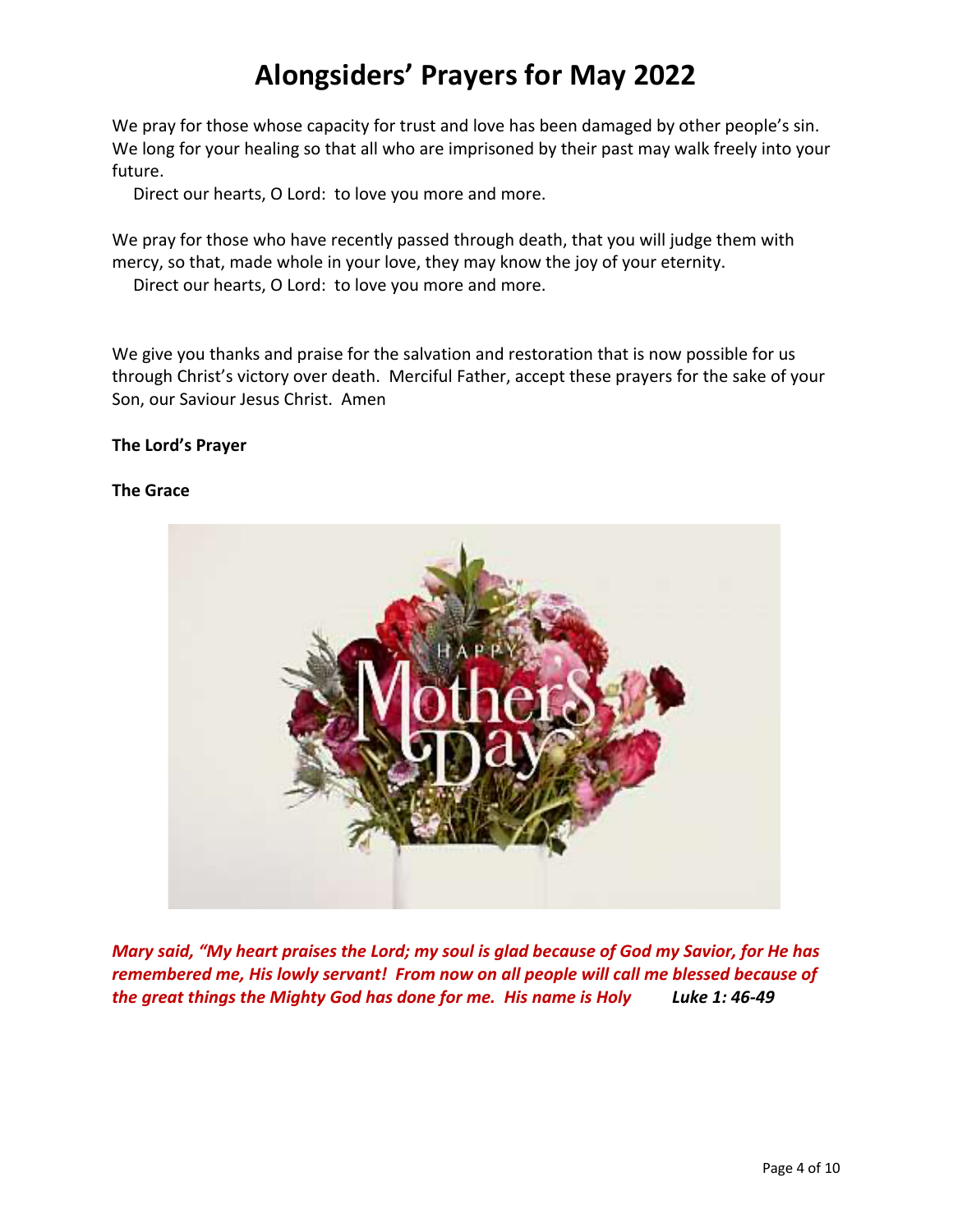**May 15, 2022 5th Sunday of Easter**

*A new commandment I give to you, that you love one another as I have loved you. John 11: 34*

#### **Scripture Readings:**

Acts 11: 1-18 Psalm 148 Revelations 21: 1-6 John 13: 31-35

Peter explains how the Holy Spirit moves in our lives, follow the spirit's

lead and glorify God. Do not oppose or supress Him. All of us are called to repentance. We have a dwelling place with God. He is our beginning and our end. Jesus commands us to love one another as He loves us. By this everyone will know we are His disciples. May we always be open to receive the leading of the Spirit in our lives and to live as Jesus taught us.

**Collect:** Almighty God, your Son Jesus Christ is the way, the truth, and the life. Give us grace to love one another and walk in the way of His commandments, who lives and reigns with you and the Holy Spirit, one God, now and for ever.

It is God's love that has drawn us here together. Let us pray to Him now.

Father, wherever Christians are fussing and arguing, living outside your will or without the responsible love you teach, bring about deep cleansing, healing and renewing, so can be your body in our world.

Lord, you show us what loving really means.

Father, whatever injustice stifles human growth and selfish ambition distorts leadership, bring about right and good government throughout the world, born of your wisdom and humility. Lord, you show us: what loving really means.

Father, as we watch our children growing, remind us of our calling to grow more loving in the ways we deal with conflict, approach difficulties and address the need of those we meet. Lord, you show us: what loving really means.

Father, in the places of long term pain and sudden shock, of weariness, disappointment and fear, bring about the peace which only you can give and the comfort which speaks of hope. Lord, you show us: what loving really means.

Father, may the physical death of those we now recall be nothing less than the gateway to a new and lasting life in your love and protection.

Lord, you show us: what loving really means.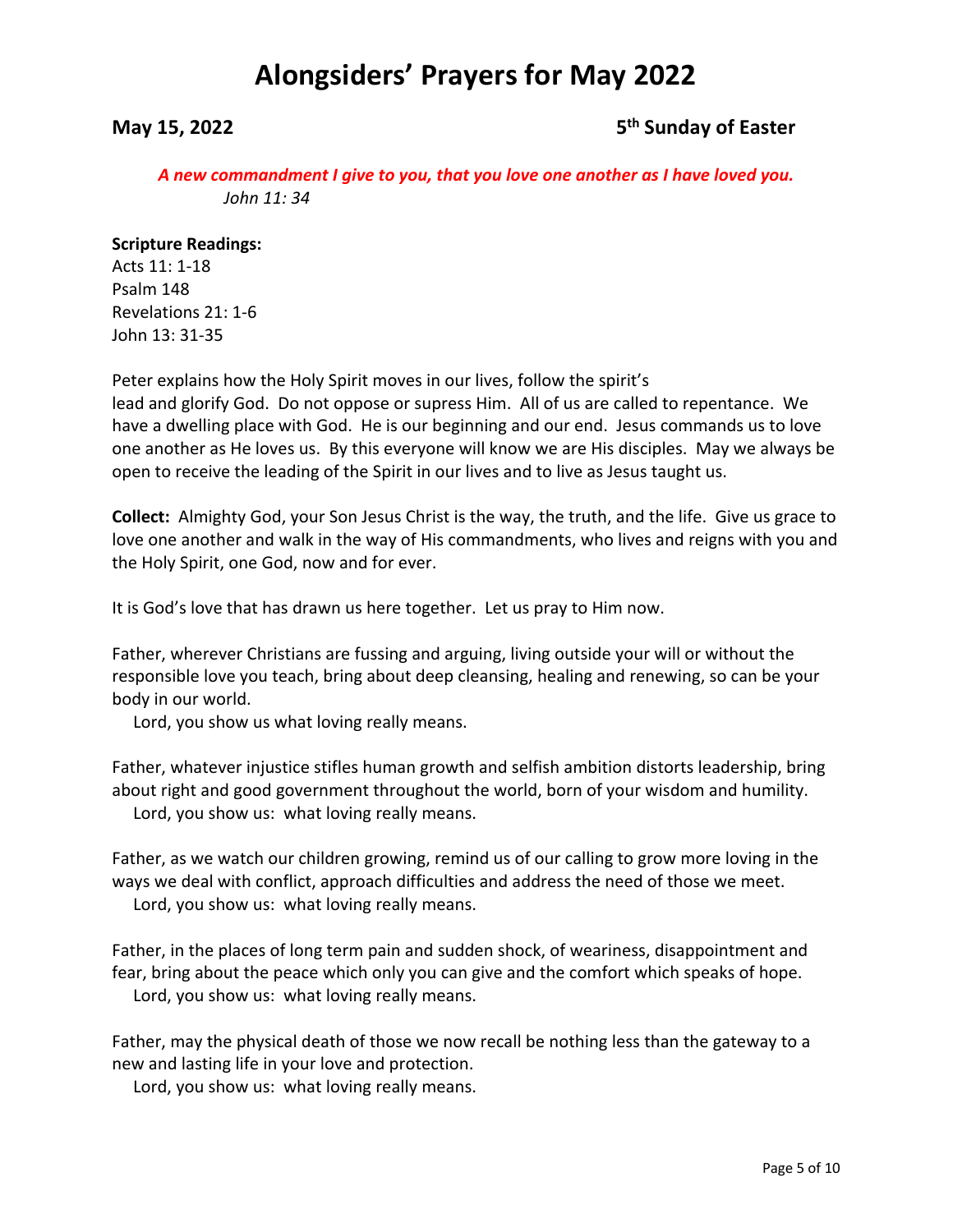So, heavenly Father, we offer you our hearts with all the love you find inside, and thank you for putting it there. Merciful Father, accept these prayers for the sake of your Son, our Saviour Jesus Christ. Amen.

**The Lord's Prayer**

**The Grace**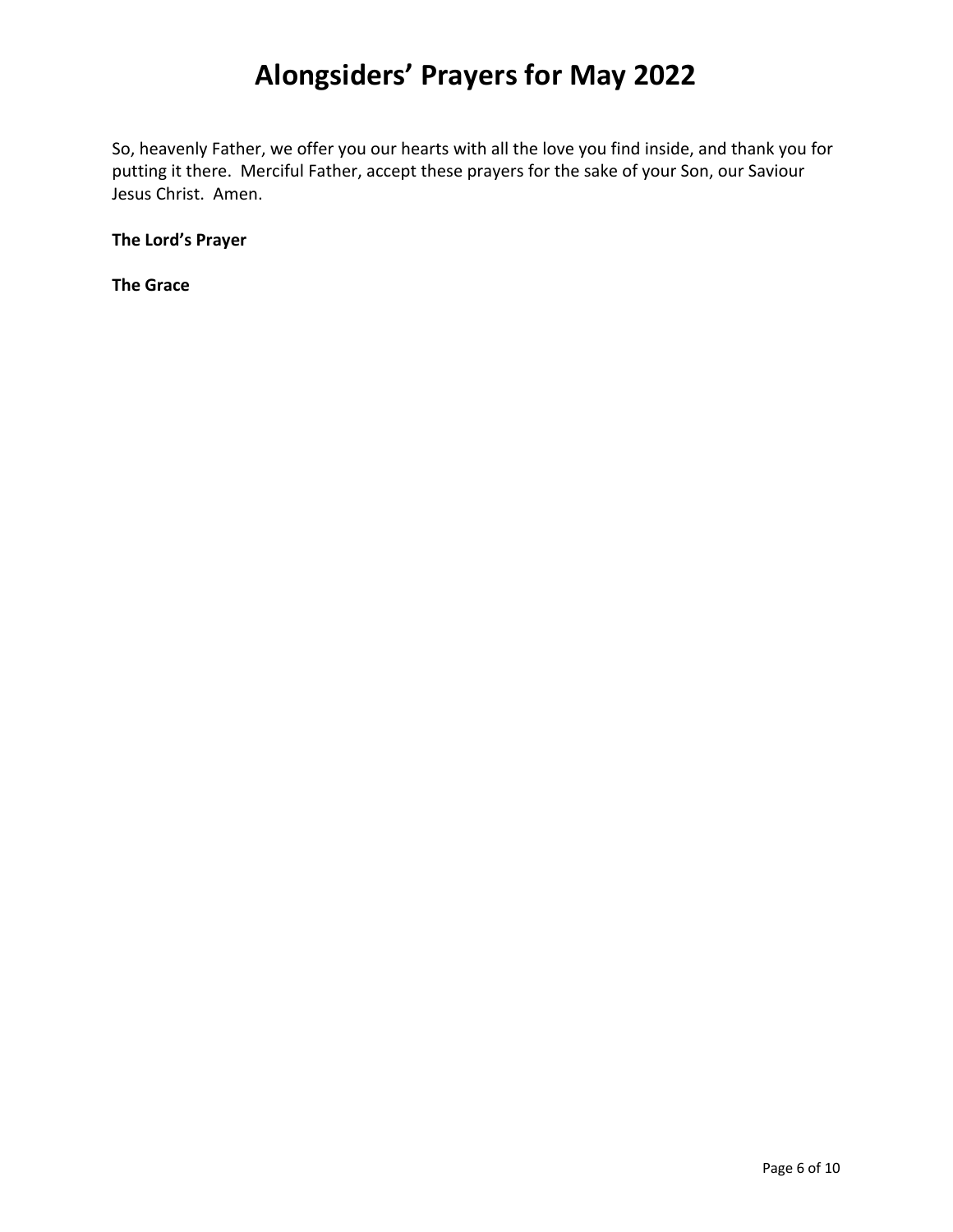### **May 22, 2022 6th Sunday of Easter**

*If you love me, you will keep my word, and my Father will love you, and we will come to you. John 14: 23*

### **Scripture Readings:**

Acts 16: 9-15 Psalm 67 Revelations 21:10, 22-22:5 John 5: 1-9

With love and obedience we experience fellowship with God. The Holy Spirit (the Helper) whom God promised and sent to us dwells in us, guides and directs us. We must keep our hearts and minds open to the Lord's leading each day in prayer and reading His word for instruction. Jesus left His peace with us, so we need not fear anything, but trust in His great love for us.

**Collect:** Merciful God, you have prepared for those who love you riches beyond imagination. Pour into our hearts such love toward you, that we, loving you above all things, may obtain your promises, which exceed all that we can desire; through Jesus Christ our Lord, who is alive and reigns with you and the Holy Spirit, one God, now and for ever.

The continuing presence of God, as Holy Spirit, leads us as Jesus promised. Drawn by the Holy Spirit, we have arrived at this moment. Let us pray together for the Church and the world.

Lord God, as members of your church in this generation, we ask for your guidance and blessing for all deacons, priests and bishops, and all training for lay and ordained ministry. As the people of God we ask for the gifts we need for the work you need us to do.

You are with us: every step of the way.

Lord God, this fragile, vulnerable planet is so beautiful and in such need of your guidance. We pray for a deeper valuing of our universe and of one another; for your Kingdom to come on earth as in heaven.

You are with us: every step of the way.

Lord God, may our homes be centres of love, acceptance and welcome. We pray that you will make your home among us in each room and each relationship.

You are with us: every step of the way.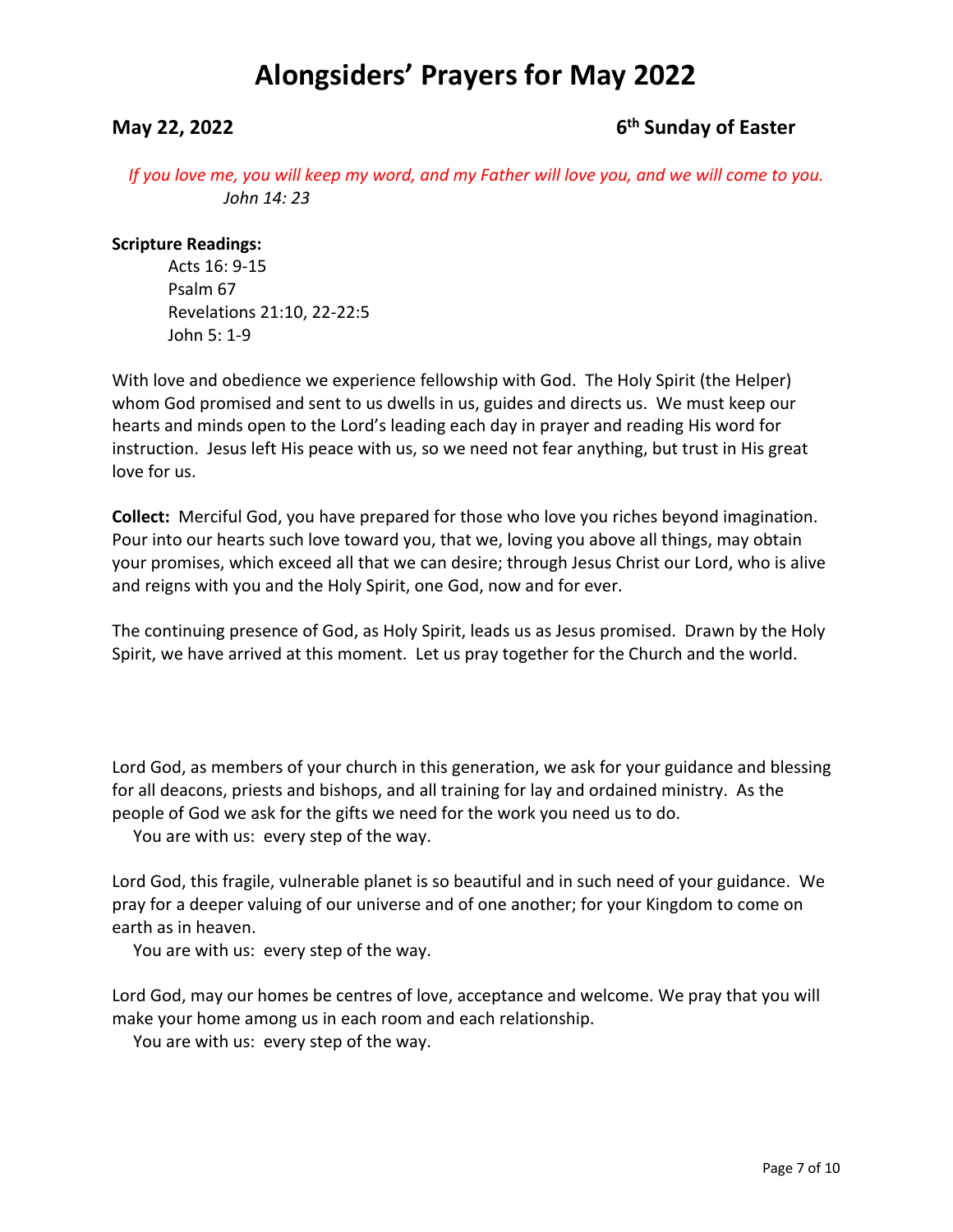Lord God, we pray for all who are weighed down with doubts, fears and misgivings, all who are haunted by the past or scared by the future. We ask for them awareness of your constant presence and courage to place their hand in yours.

You are with us: every step of the way.

Lord God, as we remember those whose earthly life has come to an end, we pray that they and we in our turn may recognize you in heaven and live in your light for ever.

You are with us: every step of the way.

Lord God, we give you thanks for all the blessings you shower on us along the way of life, and the painstaking guidance you provide. Merciful Father, accept these prayers for the sake of your Son, our Saviour Jesus Christ. Amen.

**The Lord's Prayer**

**The Blessing**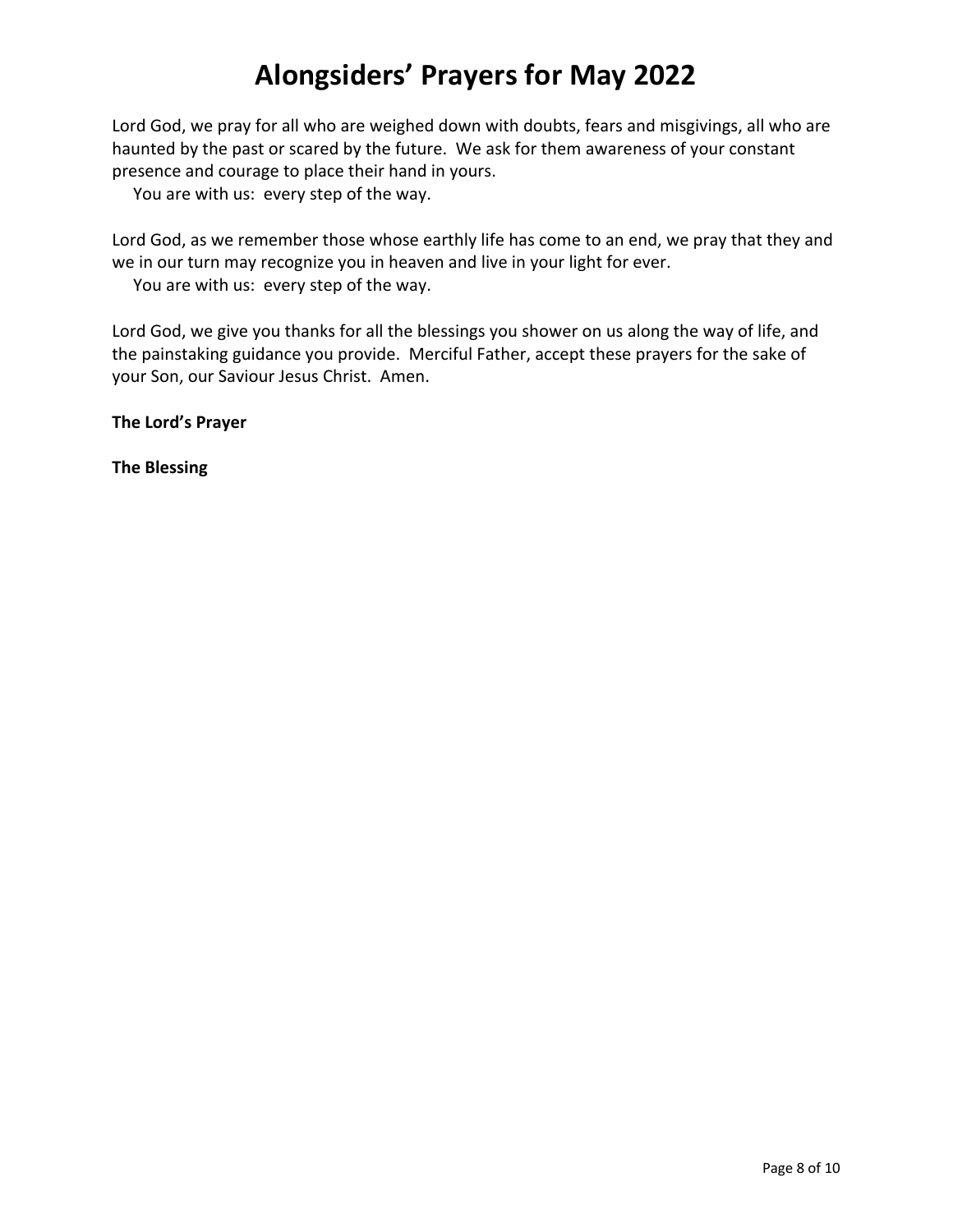### **May 29, 2022 Ascension Sunday**

*Go and make disciples of all nations, says the Lord; I am with you always, to the close of the age.*

*Matthew 28:19-20*

Scripture Readings:

Acts 16: 16-34 Psalm 97 Revelations 22: 12-14, 16-17, 20-21 John 17: 20-26

Paul and Silas were in prison for commanding an evil spirit to come out of a slave girl. As they were praying and singing hymns of praise to God their shackles were opened. God will bless everyone according to their work. The tree of life is available to all who are thirsty. Pray for all to know Christ and make them know that the Father and Jesus are one in the power of the Holy Spirit, working in each one of us. Thanks be to God. The Lord reigns. Rejoice and give thanks.

**Collect**: Almighty God, your Son Jesus Christ ascended to the throne of heaven that He might rule over all things as Lord. Keep the Church in the unity of the Spirit and in the bond of His peace, and bring the whole creation to worship at His feet, who is alive and reigns with you and the Holy Spirit, one God, now and for ever.

Jesus lives for all time in glory. We can live in the fullness of the resurrection life right away. Let us pray to the God who gives us so much and loves us so completely.

We pray for a fresh outpouring of your Spirit in all areas of the church till our lives are so charged for good that people notice and are drawn to seek you for themselves.

We are your people: and you are our God.

We pray for Godly leaders and advisers all over the world, and for the courage to speak out against injustice and evil.

We are your people: and you are our God.

We pray for those affected by our behaviour and our conversation that we may, in future, encourage one another by all we say and do.

We are your people: and you are our God.

We pray for those as yet unborn, that the good news will reach them, too. We pray for those who have rejected God because of the behaviour of His followers. We pray for all who have lost their way.

We are your people: and you are our God.

We pray for the dying, especially those who are unprepared or frightened. Welcome into your Kingdom those who have died in faith. May they live with you for ever.